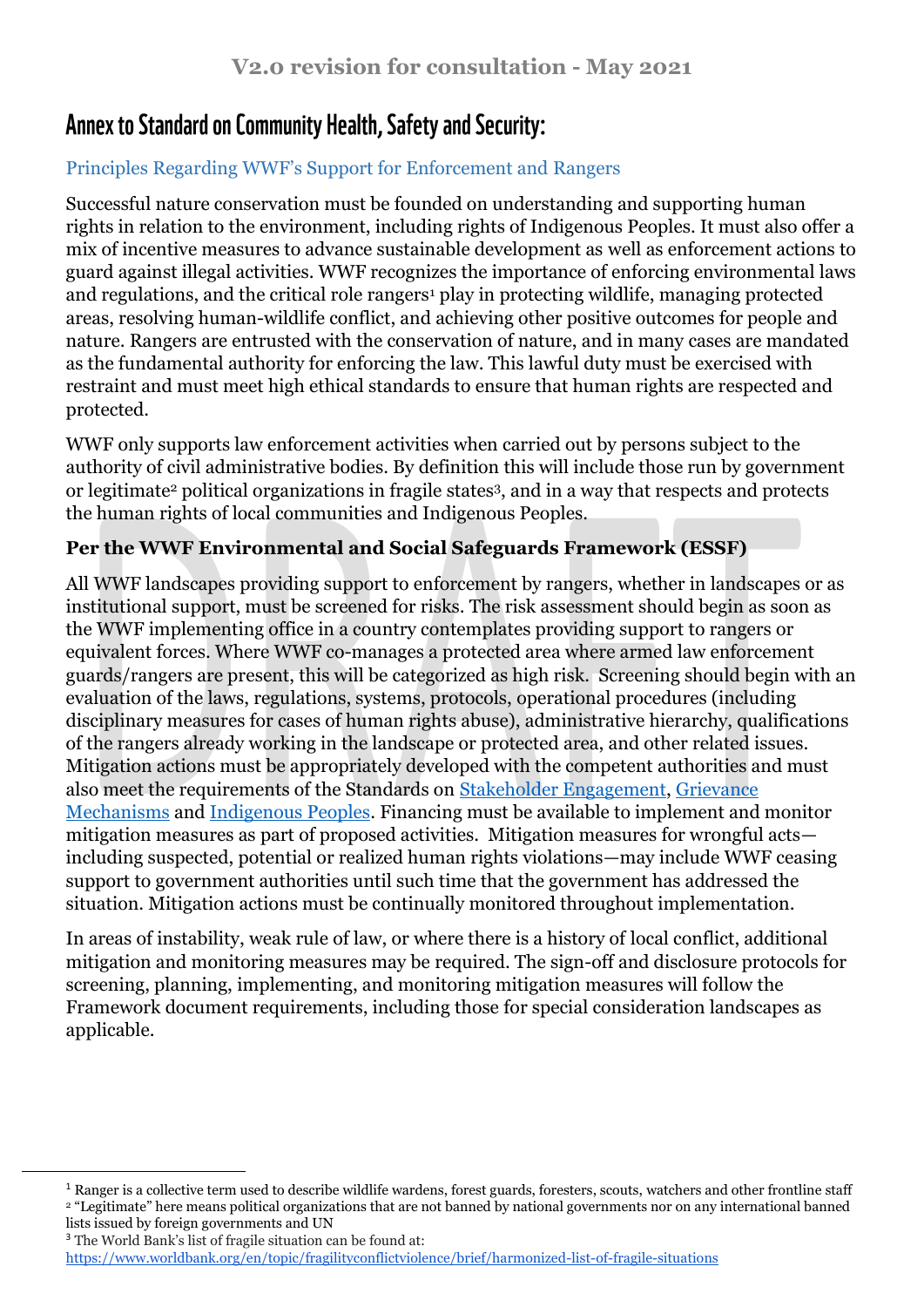## **Principles on Enforcement and Rangers**

WWF's principles to manage risks that emerge from enforcement support, particularly vis-à-vis rangers and local communities, are identified below. It is paramount that WWF ensures both the safety of communities and rangers.

The principles focus on the rangers as well as the operational oversight and regulatory framework in which they operate. WWF will seek to ensure that the competent authorities for management of conservation areas have the mandate to take appropriate measures to meet WWF's standards and ability to ensure that rangers receive the necessary training and evaluation to uphold human rights.

The following principles will be exercised in the development and implementation of all projects involving rangers.

- 1. **Act within the law.** WWF will act within the law to avoid abuse in any form. All WWFsupported activities should be carried out in accordance with the laws of the country in which they are undertaken, the requirements specified by the donor from which supporting funds were sourced, as well as any applicable international conventions to which the country is party. Where regional or international standards or best practices go beyond domestic law, activities should be carried out up to the international standard, unless directly contradicted by domestic law.
	- a. Measures should be agreed with the competent authorities to ensure that law enforcement personnel follow legal, ethical, and safe procedures for apprehending suspects and for people detained under custody of rangers. Training programs including human rights training around arrest, interrogation, and detention—must be in place, fit for purpose, and implemented both for the ranger force and for the management of the ranger institution.
	- b. If wildlife crime data are collected, such data must be collected, shared, and managed according to the country's data protection laws and regulations, or with appropriate government permission. Sharing of wildlife crime data across international borders can only be done if it is legal to do so according to the laws or regulations of the country where the data originated, or with appropriate authorization from the government and in a manner that minimizes risk of harm to those linked to the data.
- 2. **Ensure accountability.** Systems should be in place for management authorities to act swiftly and justly if rangers violate legal, ethical, and safety procedures, or otherwise fail to uphold these Principles or others set by the competent state authorities. Corrective actions could include employment termination, sanctions, and other means of discipline available to and agreed upon between WWF and the administrative body4. Equally, WWF should strive to ensure that appropriate mechanisms are in place to provide for the fair treatment of both local communities and rangers in the design of grievance and whistleblower mechanisms and to monitor, manage, and mitigate identified risks, including when working with or through partner organizations.

 $\ddot{\phantom{a}}$ 

<sup>&</sup>lt;sup>4</sup> If there is disagreement on the corrective action, WWF will seek to resolve the dispute with the administrative body but will retain the right to cease support if agreement cannot be reached.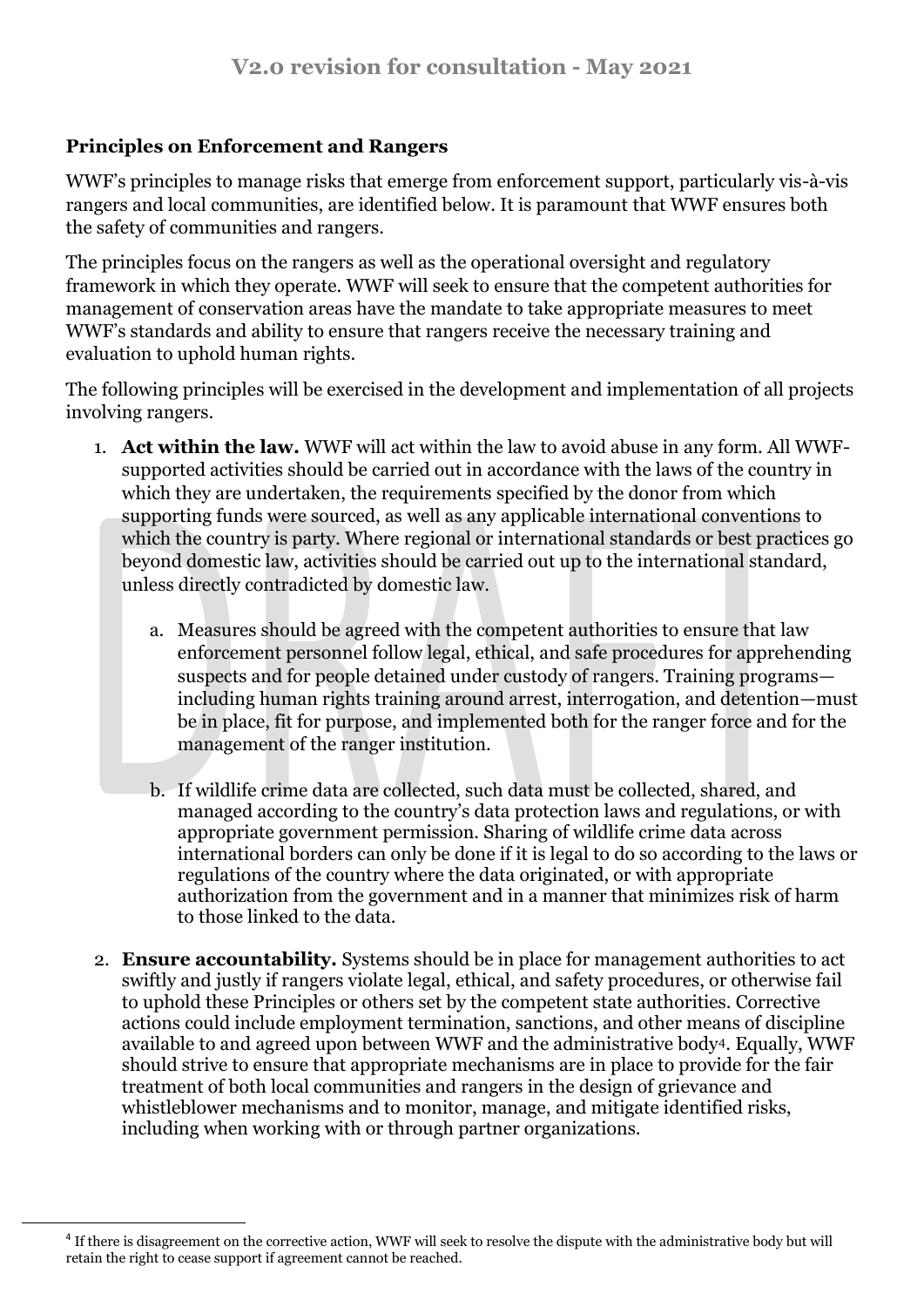- 3. **Build ranger capacity.** WWF will ensure that education and training is provided to rangers to help ensure that human rights are upheld, and humane conduct is practiced. This should take the form of basic and regular further (refresher) training. Training should include: detailed information on all applicable regulations under national and international laws as well as international best practices; proportionate, legal, accountable, and ethical rules for the use of force and firearms to ensure the minimum amount necessary to accomplish the lawful objective concerned; guidance on discipline, respect of instructions, sensitization to human rights and Indigenous Peoples, collaboration with local communities; techniques for non-violent confrontation in exercising enforcement functions; and, capacity-building for the safety and security of rangers themselves.
- 4. **Support the welfare of rangers and their families.** WWF's intent is that rangers execute their job safely and effectively and expects management authorities to take measures to secure the safety and welfare of rangers, particularly from poachers and other harm.
- 5. **Partner with local communities.** A system should be in place for establishing effective collaboration with local communities. Ideally this happens by communities and rangers jointly creating, executing, and monitoring the implementation of co-created management plans for: natural resource utilization, upholding their rights and responsibilities, and ensuring mutual accountability for their actions. Local communities and rangers must also have access to appropriate grievance mechanisms to air, elevate, and act upon concerns if any should arise, as provided for in the Framework document.
- 6. **Identify, monitor and plan for challenges.** WWF will be cognizant of tensions and issues that may exist or arise between enforcement bodies and local communities or other stakeholders, as well as problems that may occur through interactions with rangers.
- 7. **Maintain impartiality.** Actions must be taken to ensure a clear distinguishing line remains between WWF staff and enforcement personnel, including exercising care in how and where the WWF logo is used and only sharing spaces and equipment when absolutely necessary to maintain a professional level of engagement. Specifically:
	- a. WWF offices must not be used for holding evidence of crime that may be used in a court of law (e.g. confiscated firearms or wildlife products). However, confiscated materials that are not part of court cases (e.g. snares stored temporarily and meant for later destruction) can be kept in WWF premises if staff have written authorization from the government to do so. WWF offices should never be used by enforcement officials to hold or interview suspects, even temporarily;
	- b. WWF field vehicles should not be used to carry prisoners, offenders, or suspects. WWF vehicles can only be used to transport armed rangers (e.g., for law enforcement, tourism, monitoring activities) if formally approved in writing by the WWF country office director;